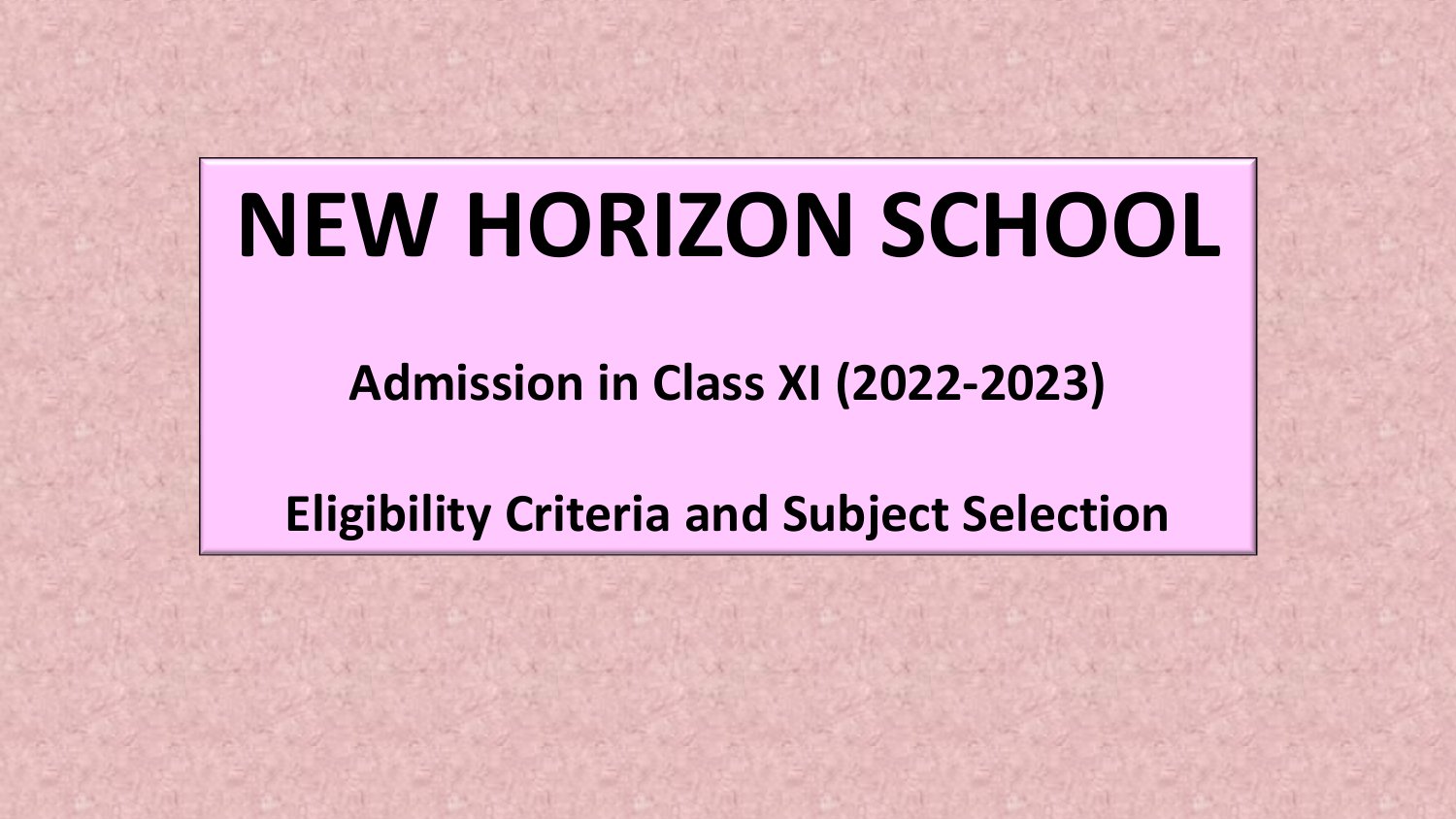## **NEW HORIZON SCHOOL**

## **SUBJECTS OFFERED FOR CLASS XI**

## **SESSION : 2022-2023**

| <b>MAIN SUBJECTS</b> |                             |                                | <b>ADDITIONAL SUBJECTS</b> |
|----------------------|-----------------------------|--------------------------------|----------------------------|
| 1. English Core      | <b>6. Economics</b>         | 11. History                    | 1. Fine Arts               |
| 2. Mathematics       | <b>7. Business Studies</b>  | <b>12. Computer Science</b>    | 2. Urdu                    |
| 3. Physics           | 8. Accountancy              | 13. Informatics Practices (IP) | 3. Artificial Intelligence |
| 4. Chemistry         | <b>9. Political Science</b> | 14. Psychology                 |                            |
| 5. Biology           | 10. Sociology               | 15. Legal studies              |                            |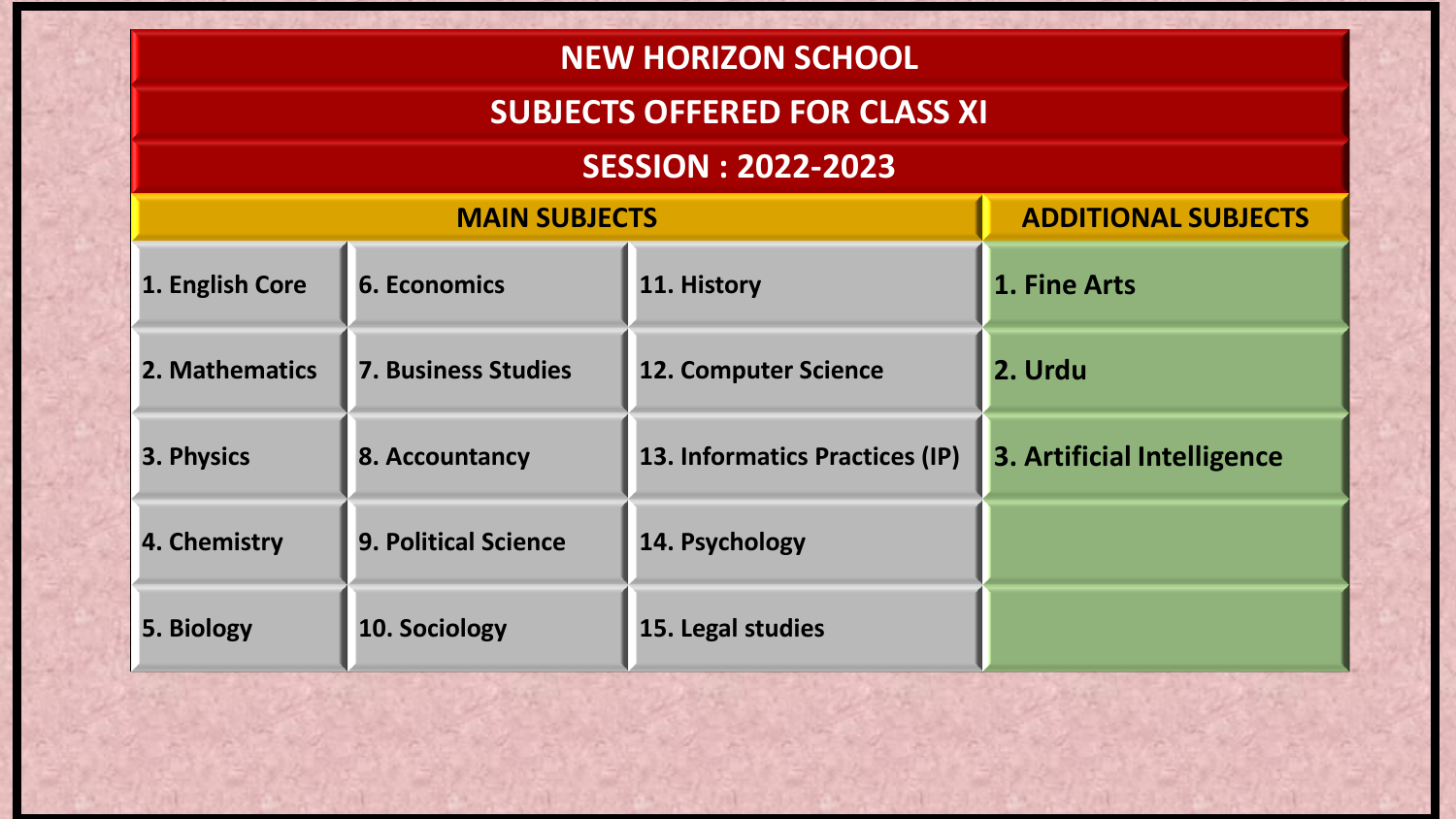#### **NEW HORIZON SCHOOL CRITERIA FOR CLASS XI IN THE SESSION 2022-2023**

#### **ENGLISH TO BE TAKEN AS COMPULSORY SUBJECT**

If a student wants **to take Political Science, History, Legal Studies, Sociology, Psychology, or I.P** in class XI then following criteria must be satisfied:

- **1. Minimum percentage in English : 51% and above (in class X)**
- **2. Minimum percentage in Social Science : 51% and above (in class X)**
- **3. Aggregate Percentage: \*65% and above for Non-NHS candidates**
- **4. Student must have passed in all the subjects in class X**

If a student wants to take **Science subjects (Physics, Chemistry, Biology)** along with other subjects in class XI then following criteria must be satisfied:

- **1. Minimum percentage in Mathematics: 61% and above (in class X)**
- **2. Minimum percentage in Science: 61% and above (in class X)**
- **3. Aggregate Percentage: 65% and above**
- **4. Minimum percentage in other subjects: (According to the percentage of subjects mentioned in other groups)**
- **5. Student must have passed in all the subjects in class X**

If a student wants to take **Accounts , Economics along with other subjects in class XI** then following criteria must be satisfied:

- **1. Minimum percentage in Mathematics: 55% and above (in class X)**
- **2. Aggregate Percentage: 55% and above**
- **3. Minimum percentage in other subjects: (According to the percentage of subjects mentioned in other groups)**
- **4. Student must have passed in all the subjects in class X**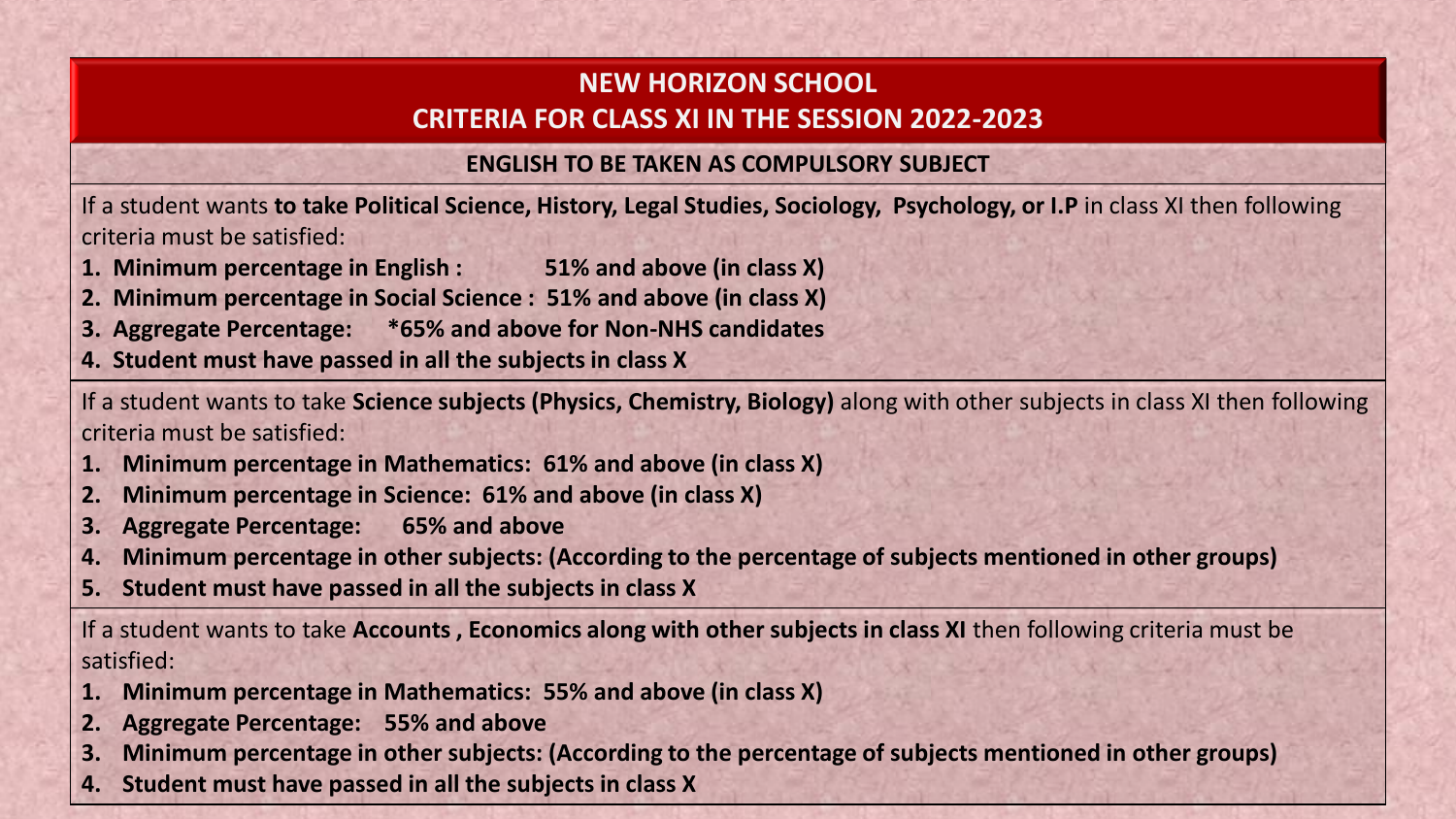# **NEW HORIZON SCHOOL**

## **SUBJECTS OFFERED FOR CLASS XI (2022-2023)**

**ENGLISH TO BE TAKEN AS COMPULSORY SUBJECT**

(**Select one subject from each group**)

- **Group 1:** Political Science /Accounts/ Physics
- **Group 2:** History/Legal Studies /B. Studies/ Chemistry
- **Group 3:** Economics/Sociology/ Psychology/ Biology / CS
- **Group 4:** Psychology/I.P/ Mathematics
- (Additional : F.A./Urdu/ Artificial Intelligence)

#### **Important Note**

Provisional Allocation of subjects will be based on percentage of subjects obtained in Pre-Board exams (Best of 2 will be considered). However, School reserves the right to change the subject if it is found that after declaration of CBSE Board result, student has failed to secure minimum required percentage needed to opt a specific subject. E.g, if a student has scored 55% in Mathematics in Pre-Board and has opted Mathematics in class 11<sup>th</sup>, but later in CBSE Board result it is found that he/she has scored less than 55% in Mathematics, then School reserves the right to change the subject of that student.